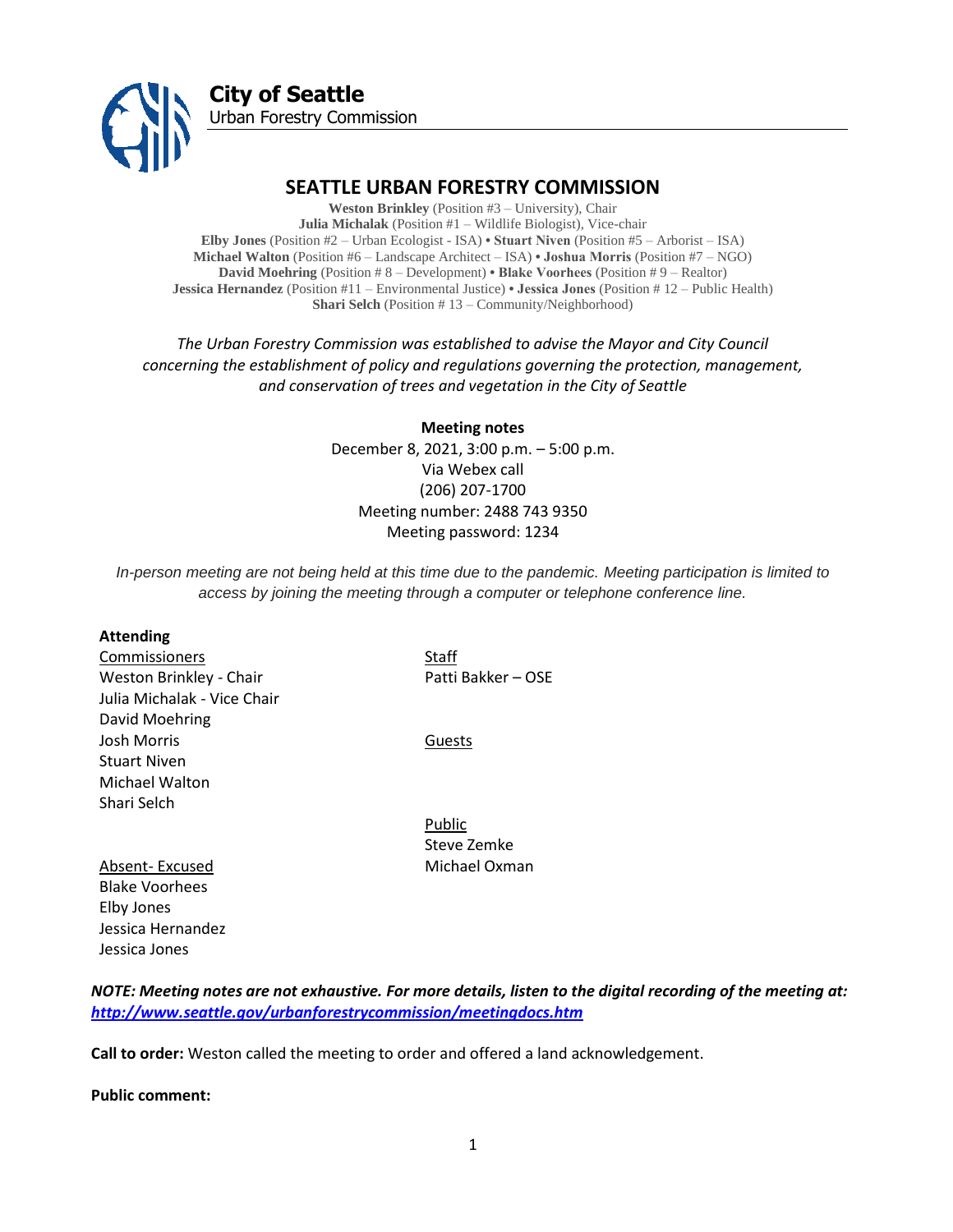Steve Zemke – regarding the tree protection update briefing provided to Council today, he is disappointed in direction being taken and the reduced number of proposals being considered, and also believes the proposals are based on flawed input not statistically valid. TreePAC's outreach included more statistically valid info; there is info on that on their website. Steve also suggested OPCD respond to the amount of info that they will put into the Comprehensive Plan on tree resilience and tree equity.

Michael Oxman also discussed today's tree protection updates briefing to Council, expressing concern about the timing of the draft coming out in relation to UFC input, and the content of the proposals as discussed in the Council briefing.

### **Chair, Committees, and Coordinator report:**

Sharon Lerman from OSE reported for Patti on a couple of items:

- Elby and Michael have both indicated that they need to step down from their positions. As noted recently, recruitment for these positions is underway. Michael offered to continue through the end of the year, and Elby indicated they can try to attend when available while a replacement is being recruited. We thank them both for their service on the Commission and to the City. Michael was present at the meeting and offered some words as this is his last meeting. He noted his appreciation for the opportunity to serve on the Commission, and recommended to the group to keep being the squeaky wheel communicating to the Mayor and City Council the importance of trees and the issues important in their protection. The world is moving fast, and much can be lost if not moving along with it.
- As noted in recent meetings, the Commission desires to prepare a letter welcoming in the new Mayor and setting the stage for a productive relationship with the new administration. We can add that to January agendas; wanted to note it here in case a Commissioner(s) wants to volunteer to begin drafting that. Josh offered to draft a letter; Weston noted that there have been at least two Mayor letter that can be used as templates.

Weston mentioned the special session planned for next Wednesday to continue discussion on tree protection updates.

# **Chair and Vice-Chair Elections**

As discussed last week, there were no Commissioners able to take on the Chair role. The concept of altering the leadership model, so that 2-3 Commissioners operate as Co-Chairs rather than having a Chair and Vice-Chair, was discussed last week. Weston checked in with the three Vice-Chair nominees to verify their interest in serving in a Co-Chair role; all three confirmed this. Discussion among Commissioners included support for this concept and none expressing concern.

This would require a change to the bylaws. A motion was made and seconded to amend the bylaws to allow this structure, so that alternative to a Chair and Vice-Chair structure, the Commission may opt to elect up to three Co-Chairs to serve for one year and share responsibility of Commission leadership. This motion

### **Action: The motion to amend the bylaws as discussed was approved.**

The Commission then voted on the Co-Chair nominees, with Joshua, Julia and Shari being confirmed.

### **Action: the Commission elected Joshua Morris, Julia Michalak and Shari Selch as Co-Chairs**

**Seattle Comprehensive Plan update – OPCD presentation**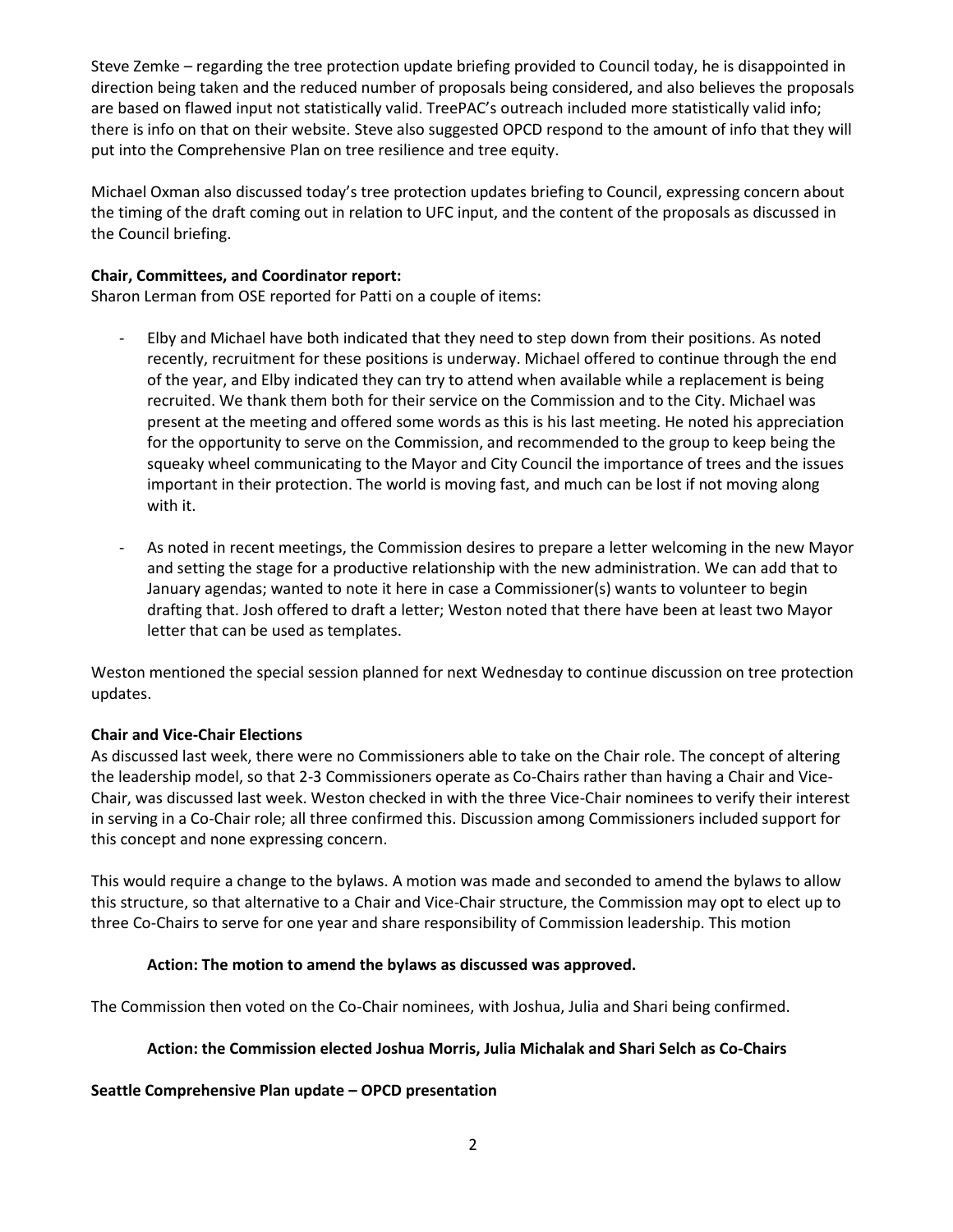Aja Hazelhoff and Patrice Carroll from OPCD provided this briefing. Aja noted that this process is just getting started and they wanted to come update the UFC and map out how this group can be involved in the process. Aja outlined what the plan is, that this is the start of the next 8-year update, and the core values that are proposed initially and will be updated as necessary as the process consults with boards and the community.

The Plan is a strategy for housing and job growth, both of which are expected to be substantial. Existing strategy since the 1990s, centered around urban centers and villages. The update will explore if and how that should be changed. New ideas potentially to be explored include the concept of "15-minute" neighborhoods and growth centered on transit.

Many city actions are guided by this Plan. In addition to housing and jobs/economy, actions covered include those around transportation, environmental justice/climate change, parks/open space and livability.

This plan update will be unique due to many factors, including the pandemic, the national reckoning with systemic racism, impacts of climate change, the persistent housing crisis and the expected high rate of population growth.

Community engagement will focus on equitable engagement value and effective communication. They will focus on types of engagement that center co-creation, and aim to have the processes be responsive and transparent.

Aja outlined the engagement phases of the project timeline. This will start with sessions focused on listening and learning, then will begin to receive concepts to include in the Plan, followed by reviewing and confirming Plan content, and Plan adoption and implementation.

Questions from Commissioners included how locations of urban villages are determined. Patrice covered how those were identified initially and how determination will change in this update. The 2016 canopy cover goals are included in the current Plan, as referred to in many parts of the Plan. Climate goals identified by OSE as well as the County and the State will be incorporated and will be focus areas for the Plan. This is very much an interdepartmental update effort. The Commission has talked about the need for a comprehensive plan for tree planting and effecting canopy cover in the city; can that be incorporated into the Plan? That level of specificity is difficult to incorporate, but we can potentially look at policies that can help and include a citywide map that highlights areas needing focus. It is possible and it will be important to balance need for housing and tree canopy. The updated canopy cover assessment being worked on now will help inform this. We don't yet have an urban biodiversity plan for the city, but that is something to think about.

David and Stuart offered to work on a follow-up letter to OPCD on initial input.

### **Ordinance 123052**

Weston outlined the issues on this. The Commission would like the City Attorney to weigh in on these process questions that have been discussed, so that the Commission can focus on the specific technical work they are experts in. Weston walked through the current version of a draft letter to the City Attorney's Office regarding the UFC's enabling legislation, the main question being the UFC having the ability to weigh in on policy changes in a timely manner, and then the consequences of when this does not happen. Commissioners discussed and edited the letter.

### **Action: A motion to adopt the letter as amended was made, seconded and approved.**

# **Tree protections update recommendations**

David outlined the letter drafted in response to SDCI's presentation from last week on the tree protection updates. The letter describes the understanding of the process and the proposals being considered. It also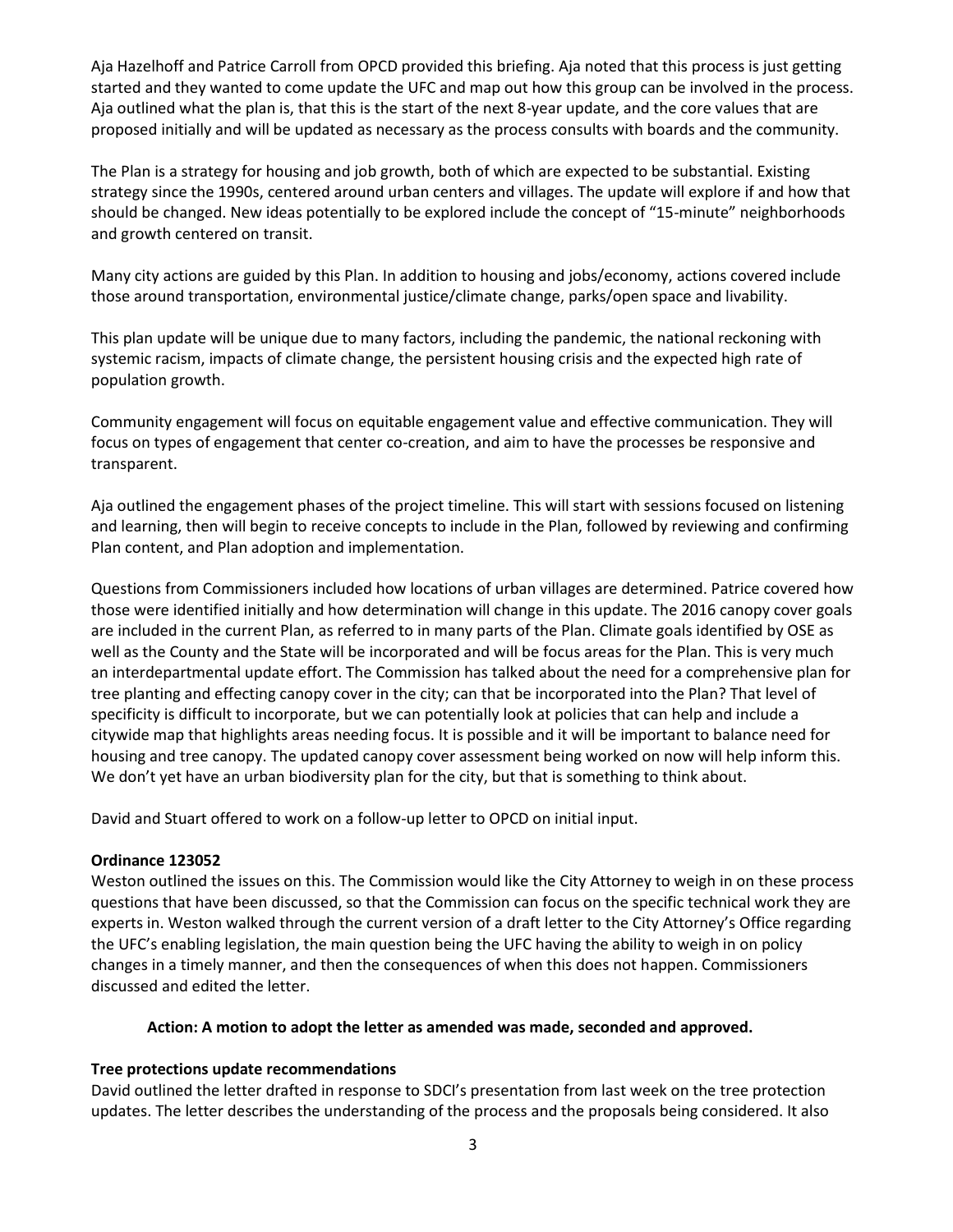lists additional documentation the Commission would like to see, and offers preliminary feedback on the proposals. The recommendations include items that have been in the UFC's prior recommendations that have not yet been seen in the proposals described. Commissioners discussed and edited the letter.

### **Action: A motion to adopt the letter as amended was made, seconded and approved.**

# *NOTE: Meeting notes are not exhaustive. For more details, listen to the digital recording of the meeting at: <http://www.seattle.gov/urbanforestrycommission/meetingdocs.htm>*

#### **Public comment:**

Steve Zemke suggested getting drafts of materials out sooner for earlier review. He also urges looking at the draft UFC tree ordinance to see what issues are not covered in the current proposal. The current proposal is pared down and doesn't include a permit system. It also doesn't include the limit of two non-exceptional trees to be removed in three years, and the exceptional tree replacement requirements are inadequate.

Michael Oxman appreciated the presentation on the Comprehensive Plan, and discussed historic tree canopy goals in previous plans. There was a natural capital assessment requested by Council in 2015 but not funded. The UFC should have committees formed by the Chair and members of the public.

**Adjourn:** The meeting was adjourned at 5:02 PM.

### **Meeting Chat:**

from Stuart Niven to everyone: 2:59 PM

Hi Weston, I am still having toruble with my mic......trying to fix it as we prepare for the meeting! (In case you hear muting and un muting)

from Stuart Niven to everyone: 3:04 PM

Here but still cannot make sound at your end!

from Stuart Niven to everyone: 3:08 PM

As I cannot seem to get the microphone to function, I will either have to type my questions and comments here and/or try calling in from my mobile. Sorry about this but such is the life of a luddite.

from Stuart Niven to everyone: 3:13 PM

Is streaming this meeting live on Facebook allowed? I certainly do not agree to this.

from Weston to everyone: 3:13 PM

```
http://seattle.legistar.com/View.ashx?M=F&ID=10330976&GUID=5AE8DCBB-0BEC-42E7-A252-
```
E489B814A890

from Lerman, Sharon to everyone: 3:15 PM

I'm not aware of the rules regarding live streaming on facebook. I can look into this for future meetings. from Stuart Niven to everyone: 3:18 PM

Thank you Sharon, while I understand the meetings are public to anyone interesting in attending and/or watching/ listening to live or after the fact, I do not agree to what i see as an invasion on privacy when a member of the public records the meeting and streams it live without seeking the permission of the participants. Mr Oxman has done this before in other public meetings beyond the City and this has not been well received. I will contact him directly and ask him to stop recording until we know what is allowed and/or accpeted by the members of the UFC.

from David Moehring Pos 8 to everyone: 3:19 PM

Thank you, Michael, for you astute comments and your time as a Commissioner! Keep us informed!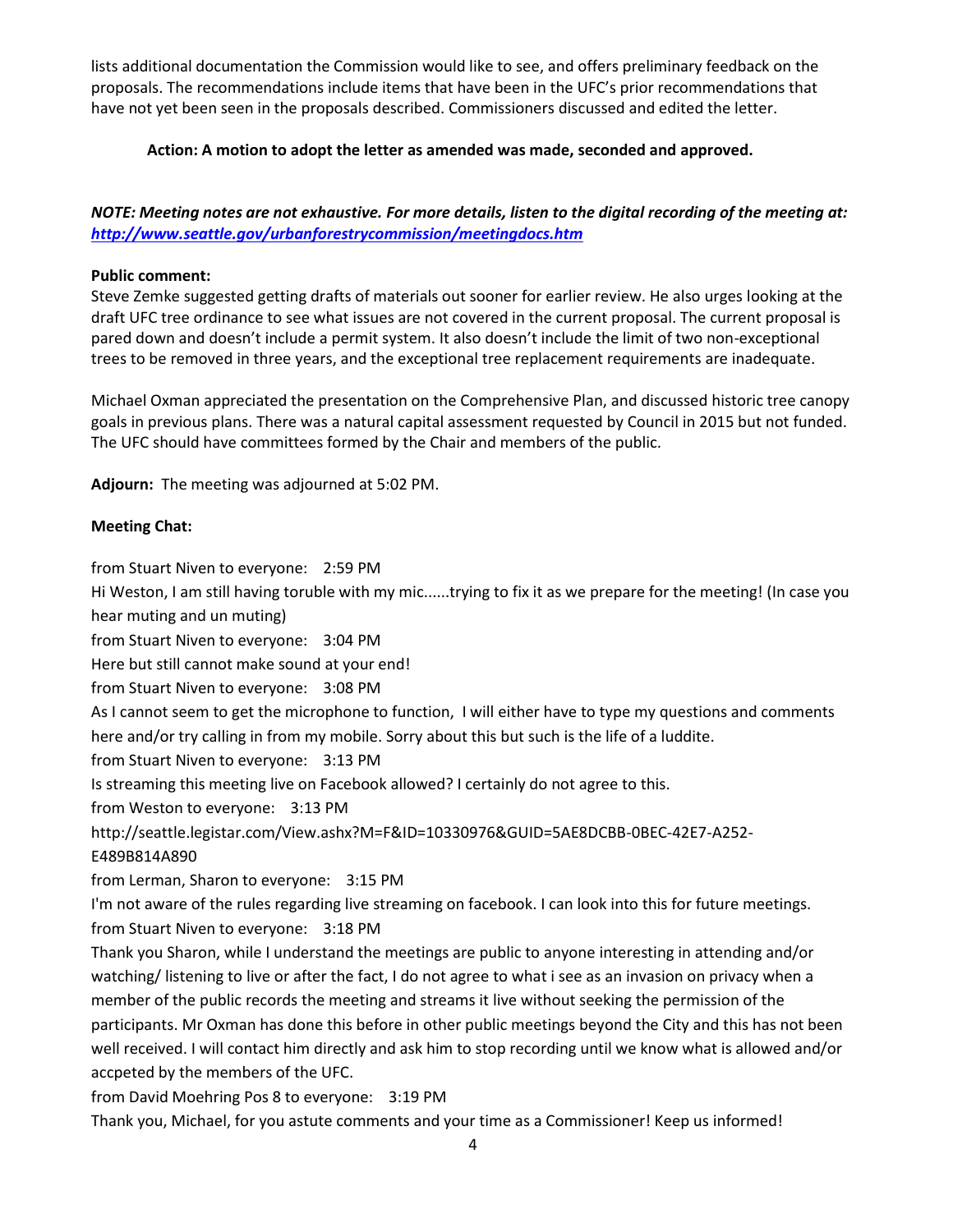from Joshua Morris to everyone: 3:19 PM

Thank you, Micheal and Elby! :)

from Julia Michalak to everyone: 3:20 PM

Yes, thank you Michael and Elby!

from Stuart Niven to everyone: 3:23 PM

Thank you Elby and Michael, your input will be missed. Good luck for the future and hopefully we will cross paths again somwhere?!

from Julia Michalak to everyone: 3:25 PM

Thank you for that David

from Joshua Morris to everyone: 3:25 PM

Thanks, David, will take you up on that!

from Steve Zemke to everyone: 3:26 PM

suggest amend to have 2 or 3 co-chairs

from Stuart Niven to everyone: 3:28 PM

Aye

from Steve Zemke to everyone: 3:29 PM

suggest you vote

from Stuart Niven to everyone: 3:50 PM

Are urban centers and villages planned or do they evolve randomly? That is to say, were the areas of the City classified as an 'urban center / village' that exist currently planned by the City or have they simply been designated due to their relative density and access to transit etc? I am seeing increasing numbers of areas around the City where increased density is taking place and likely will result in the location becoming what is classified as an urban viallge but likely is not evolving in such a way that the City is aware of them. I have asked OPCD about this before and the response suggested that the placement of urban centers/ villages is not something that is planned necessarily, which if true is deeply concerning. Do OPCD and SDCI work together proactively to create a plan for where density makes sense to exist, or are these departments working reactively based on where density is evolving 'naturally'?

from Stuart Niven to everyone: 3:56 PM

Thank you Patrice, this helps me understand the situation.

from David Moehring Pos 8 to everyone: 3:56 PM

May we reference the 2016 Seattle Tree Canopy Assessment?

from Stuart Niven to everyone: 3:57 PM

If "climate change and adaption" is at the forefront of the plan, will OPCD be actively working with other City departments to ensure that 'climate resilience' is considered through proactovely supporting the protection of existing trees and pushing for the planting of many many many more trees?

from Steve Zemke to everyone: 3:59 PM

HB 1099 would add a climate resilience element to Comprehensive Plan. Will be considered again in Jan session of legislature.

from Lerman, Sharon to everyone: 3:59 PM

Ah, I had thought your question was to Patrice. I'll try to pull it up now.

from Steve Zemke to everyone: 4:05 PM

Trees create healthy communities in many ways.

from Stuart Niven to everyone: 4:09 PM

Thank you David, great comments.

from David Moehring Pos 8 to everyone: 4:12 PM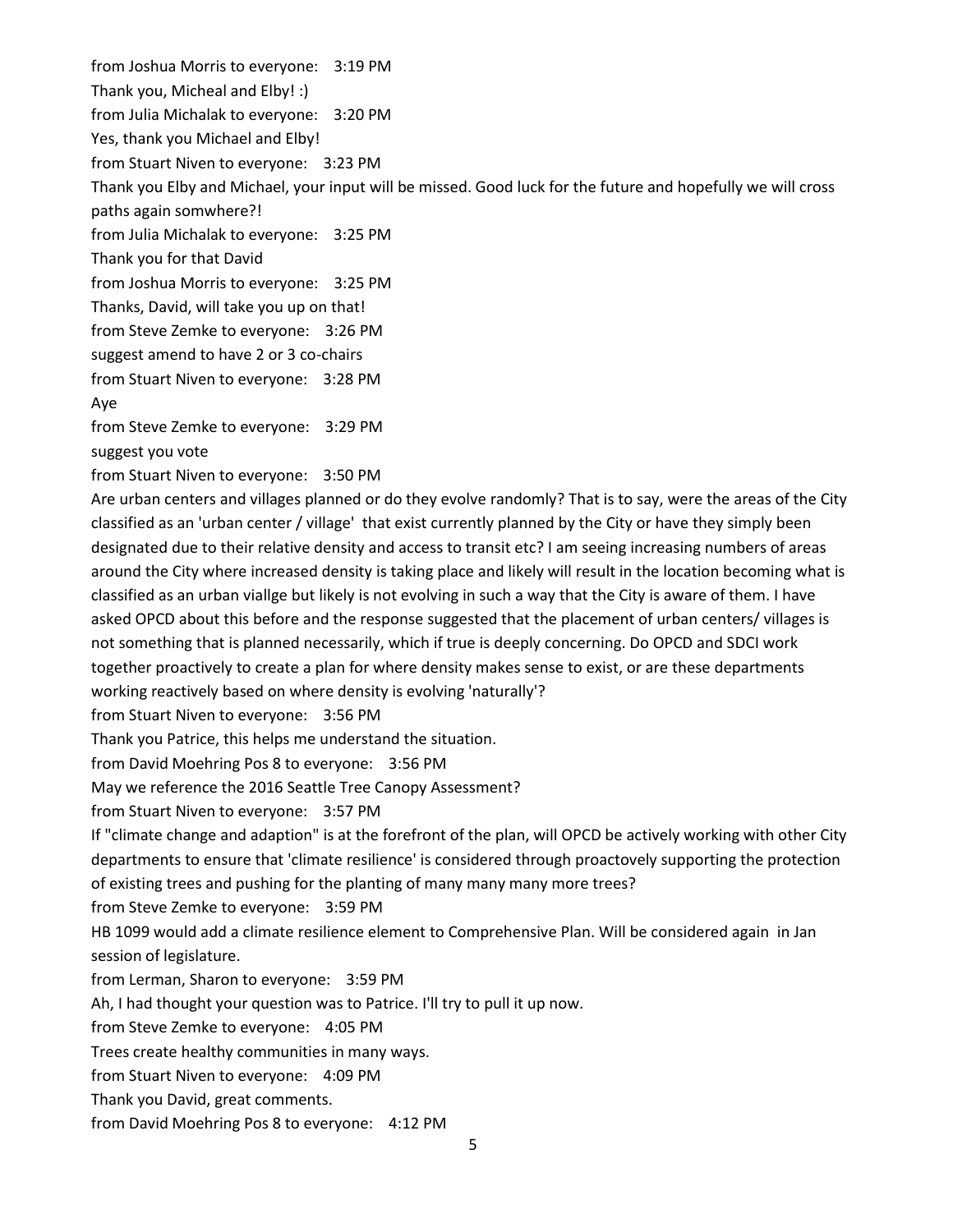Just for reference ... pages 6 and 7 on tree equity and tree canopy growth objectives by land-use management unit is at http://www.seattle.gov/Documents/Departments/Trees/Mangement/Canopy/Seattle2016CCAFinalReportFI NAL.pdf from David Moehring Pos 8 to everyone: 4:13 PM Thank you Aja and Carroll! from Joshua Morris to everyone: 4:13 PM Thank you! from Joshua Morris to everyone: 4:14 PM Yes please, would love to be added to an email list. from Stuart Niven to everyone: 4:14 PM Thanks Weston, trees are the easiest, best and cheapest organisms to help manage pollution as well as many more ecolgical and human health benefits. It will be devestating to the liveability of Seattle if we opt for technological development to deal with climate related problems when we have been gifted with one solution that is already in place and simply needs to be enhanced through a sensible approach to the growth of the City. from Julia Michalak to everyone: 4:14 PM Agreed. Thank you both from Stuart Niven to everyone: 4:15 PM Happy to do so from Stuart Niven to everyone: 4:15 PM we can 'co-write' from David Moehring Pos 8 to everyone: 4:15 PM Thank you Stuart! from Stuart Niven to everyone: 4:22 PM I also like the changes and it clearly defines the reasons we are asking the questions we are asking. from Stuart Niven to everyone: 4:24 PM Great point David. According to my friend and collague who served on the Portland UFC for 6 years as the arborist, he claims there was a representaitve from the city Attorney's office at every UFC meeting. from Steve Zemke to everyone: 4:24 PM Suggest you also cc copy to incoming Mayor. That could also affect how city departments respond to UFC. from Steve Zemke to everyone: 4:26 PM New city attorney coming in so if you want Pete Holmes to respond suggest respond before end of the year. from Steve Zemke to everyone: 4:28 PM Torgelson said today there would be draft language and SEPA analysis by end of year. He responded to question by Chair Strauss. from Steve Zemke to everyone: 4:33 PM But you shouldn't not keep pressing for transparency. Maybe Harrell be be more responsive in his direction to Department cooperation in working with UFC from Stuart Niven to everyone: 4:33 PM aye from Steve Zemke to everyone: 4:40 PM Seemed to back away from tree permits for significant trees removal today in Land Use and Neighborhoods Committee from Stuart Niven to everyone: 4:41 PM

6